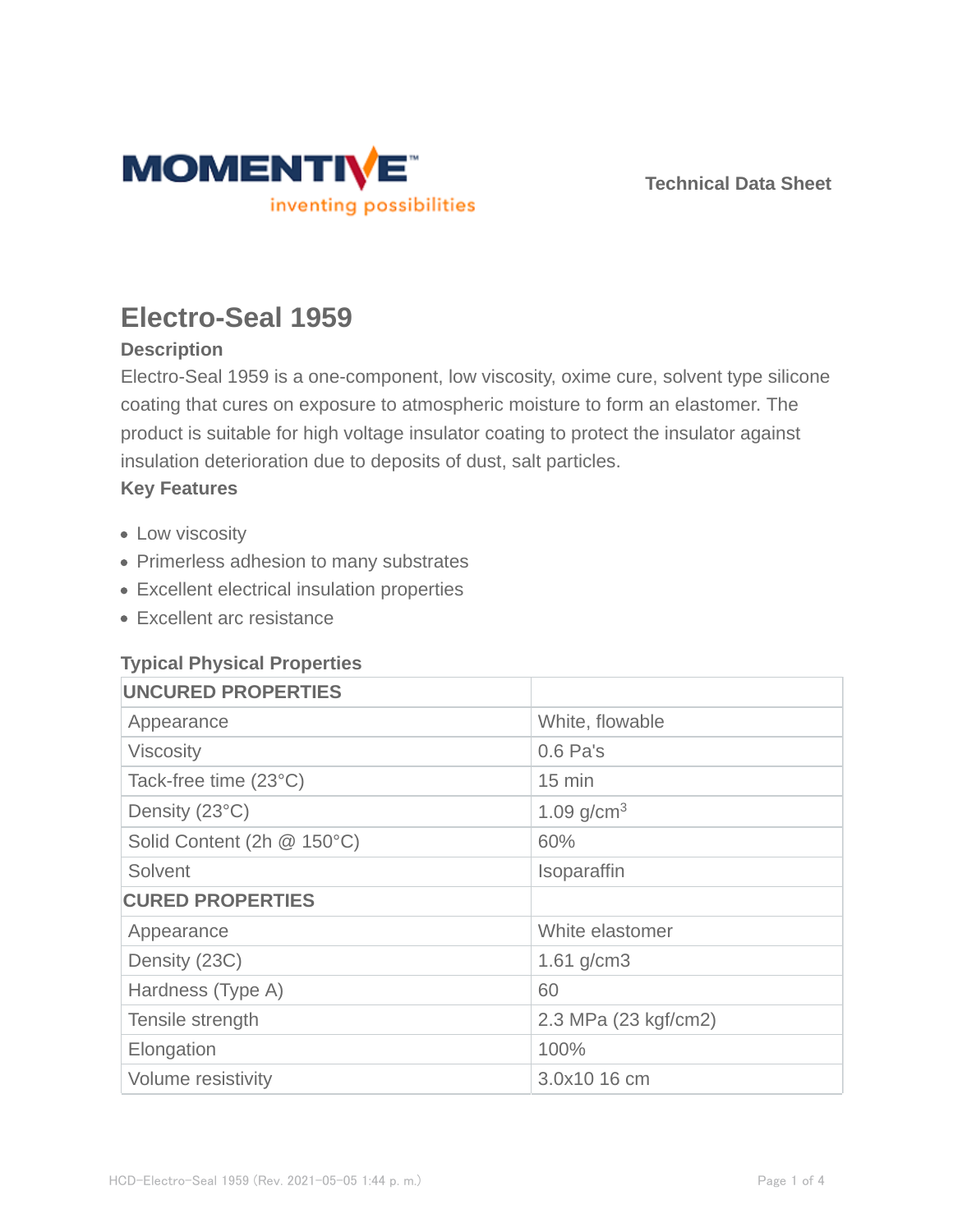| Dielectric strength        | 23 kV/mm        |
|----------------------------|-----------------|
|                            | 3.80 at 100Hz   |
| Dielectric constant        | 3.71 at 1kHz    |
|                            | 3.60 at 100 kHz |
|                            | 0.01 at 100Hz   |
| <b>Dissipation factor</b>  | $0.01$ at 1kHz  |
|                            | 0.01 at 100kHz  |
| Arc resistance (ASTM D495) | 246             |

Typical property data value should not be used as specifications

# **Potential Applications**

- High Voltage Insulator coating
- Industrial coating

## **General Instructions for Use**

Apply the product by spraying, brushing or dipping and cure at room temperature.

# **Handling and Safety**

Wear eye protection and protective gloves as required while handling the product.

Adequate ventilation must be maintained in the work place at times.

## **Storage**

Store in a cool dry place out of direct sunlight. Keep out of the reach of children.

## **Packaging**

20kg pail available

## **Patent Status**

Nothing contained herein shall be construed to imply the nonexistence of any relevant patents or to constitute the permission, inducement or recommendation to practice any invention covered by any patent, without authority from the owner of the patent.

## **Product Safety Handling and Storage**

Customers should review the latest Safety Data Sheet (SDS) and label for product safety information, safe handling instructions, personal protective equipment if necessary, emergency service contact information, and any special storage conditions required for safety. Momentive Performance Materials (MPM) maintains an aroundthe-clock emergency service for its products. SDS are available at

www.momentive.com or, upon request, from any MPM representative. For product storage and handling procedures to maintain the product quality within our stated specifications, please review Certificates of Analysis, which are available in the Order Center. Use of other materials in conjunction with MPM products (for example, primers)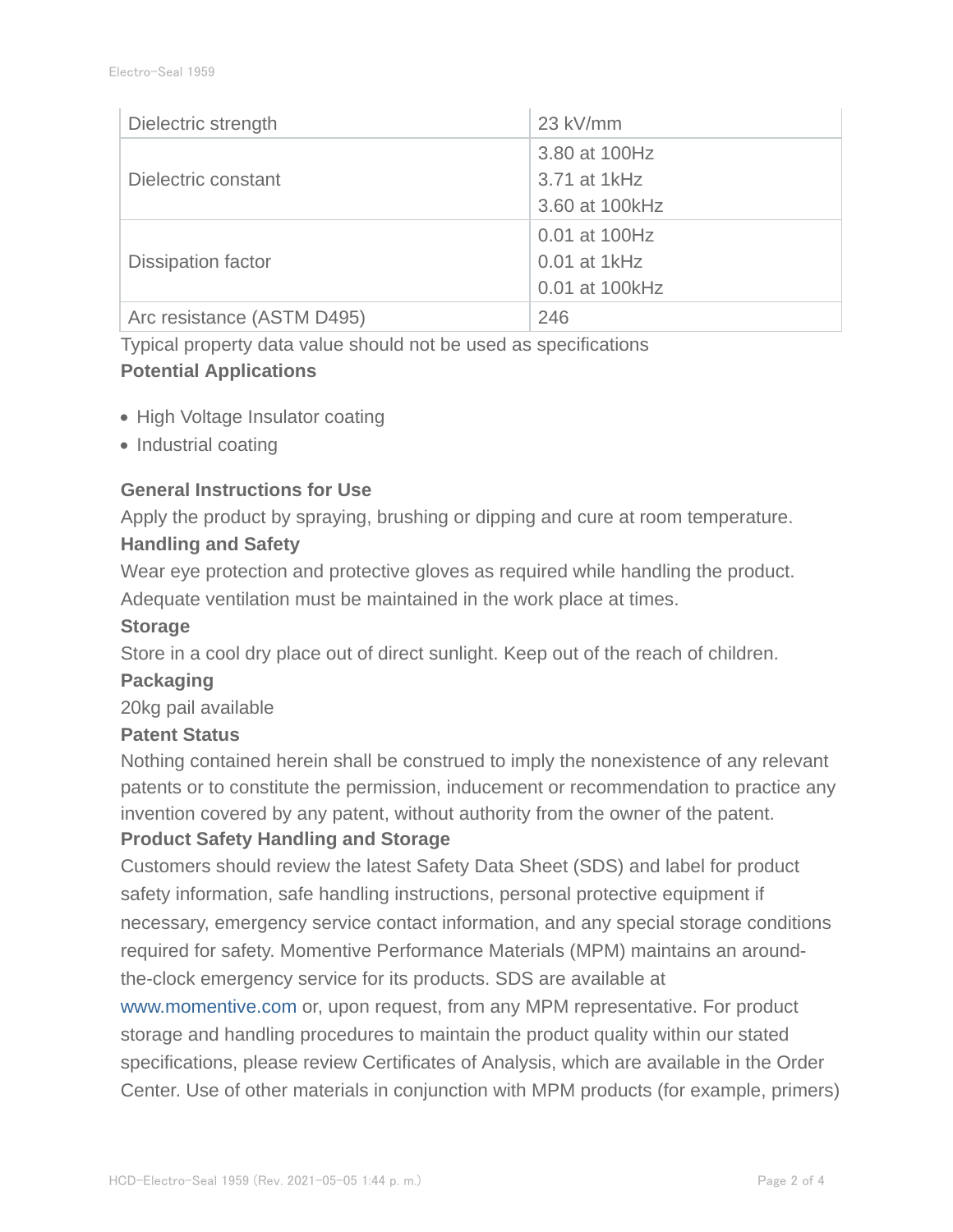may require additional precautions. Please review and follow the safety information provided by the manufacturer of such other materials.

#### **Limitations**

Customers must evaluate Momentive Performance Materials products and make their own determination as to fitness of use in their particular applications.

#### **Contact Information**

Email commercial.services@momentive.com

#### **Telephone**

| <b>Americas</b>      | <b>Latin America</b> | <b>EMEAI- Europe, Middle</b><br>East, Africa & India | <b>ASIA PACIFIC</b> |
|----------------------|----------------------|------------------------------------------------------|---------------------|
| +1 800 295 2392      | <b>Brazil</b>        | <b>Europe</b>                                        | <b>China</b>        |
| Toll free*           | +55 11 4534 9650     | +390510924300                                        | 800 820 0202        |
| +704 805 6946        | Direct Number        | Direct number                                        | Toll free           |
| <b>Direct Number</b> |                      |                                                      | +86 21 3860 4892    |
|                      |                      |                                                      | Direct number       |
| *All American        | <b>Mexico</b>        | India, Middle East &                                 | Japan               |
| countries            | +52 55 2169 7670     | <b>Africa</b>                                        | +81 3 5544 3111     |
|                      | <b>Direct Number</b> | + 91 44 71212207                                     | Direct number       |
|                      |                      | Direct number*                                       |                     |
|                      |                      | *All Middle Eastern                                  | <b>Korea</b>        |
|                      |                      | countries, Africa, India,                            | +82 2 6201 4600     |

For literature and technical assistance, visit our website at: www.momentive.com

#### **DISCLAIMER:**

**THE MATERIALS, PRODUCTS AND SERVICES OF MOMENTIVE PERFORMANCE MATERIALS INC. AND ITS SUBSIDIARIES AND AFFILIATES (COLLECTIVELY "SUPPLIER"), ARE SOLD SUBJECT TO SUPPLIER'S STANDARD CONDITIONS OF SALE, WHICH ARE INCLUDED IN THE APPLICABLE DISTRIBUTOR OR OTHER SALES AGREEMENT, PRINTED ON THE BACK OF ORDER**